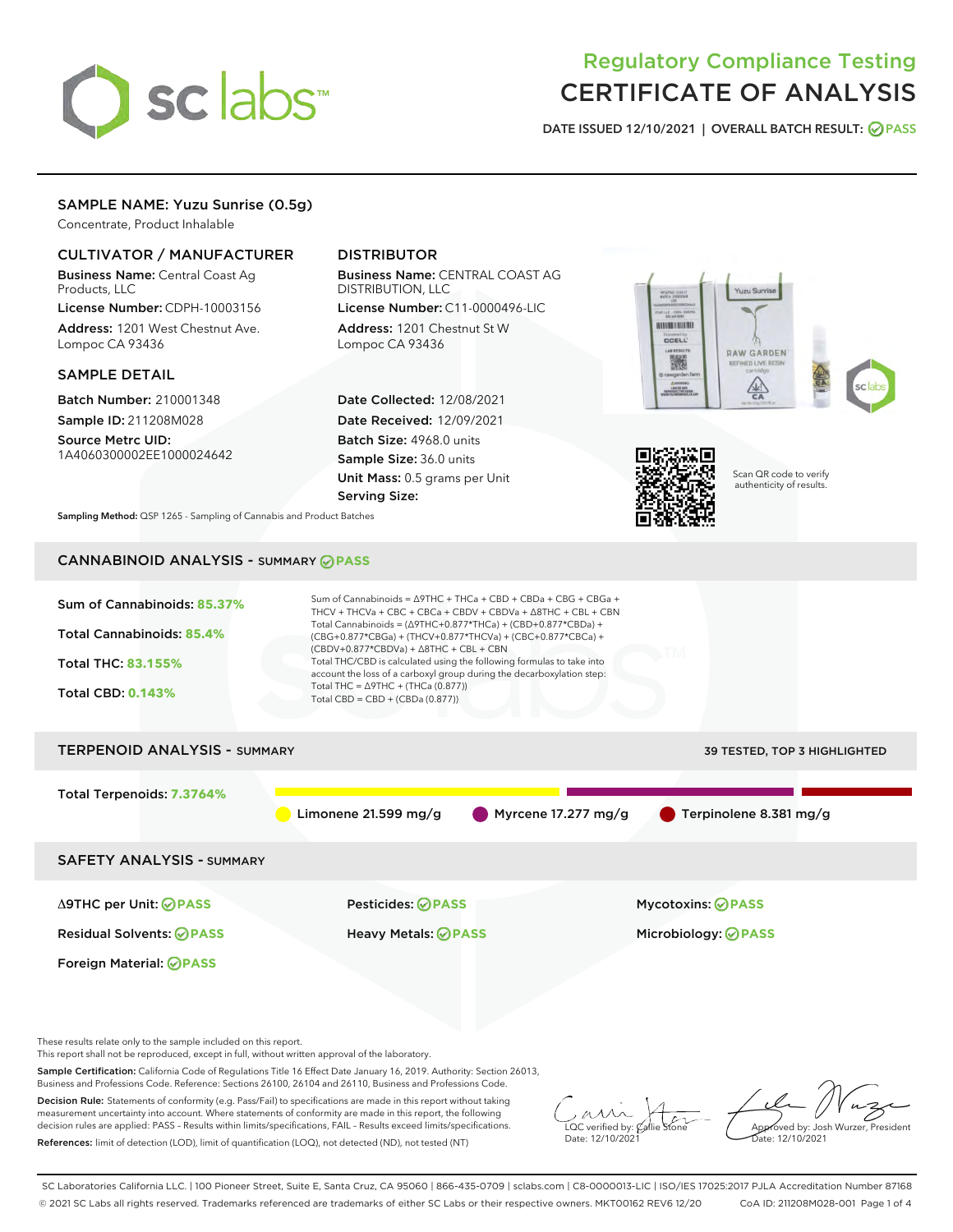



YUZU SUNRISE (0.5G) | DATE ISSUED 12/10/2021 | OVERALL BATCH RESULT: **○** PASS

### CANNABINOID TEST RESULTS - 12/10/2021 2 PASS

Tested by high-performance liquid chromatography with diode-array detection (HPLC-DAD). **Method:** QSP 1157 - Analysis of Cannabinoids by HPLC-DAD

#### TOTAL CANNABINOIDS: **85.4%**

Total Cannabinoids (Total THC) + (Total CBD) + (Total CBG) + (Total THCV) + (Total CBC) + (Total CBDV) + ∆8THC + CBL + CBN

TOTAL THC: **83.155%** Total THC (∆9THC+0.877\*THCa)

TOTAL CBD: **0.143%**

Total CBD (CBD+0.877\*CBDa)

TOTAL CBG: 1.198% Total CBG (CBG+0.877\*CBGa)

TOTAL THCV: 0.4% Total THCV (THCV+0.877\*THCVa)

TOTAL CBC: ND Total CBC (CBC+0.877\*CBCa)

TOTAL CBDV: ND Total CBDV (CBDV+0.877\*CBDVa)

| <b>COMPOUND</b>            | LOD/LOQ<br>(mg/g) | <b>MEASUREMENT</b><br><b>UNCERTAINTY</b><br>(mg/g) | <b>RESULT</b><br>(mg/g) | <b>RESULT</b><br>(%) |
|----------------------------|-------------------|----------------------------------------------------|-------------------------|----------------------|
| Δ9THC                      | 0.06 / 0.26       | ±28.605                                            | 831.55                  | 83.155               |
| <b>CBG</b>                 | 0.06/0.19         | ±0.472                                             | 11.98                   | 1.198                |
| <b>THCV</b>                | 0.1 / 0.2         | ±0.20                                              | 4.0                     | 0.40                 |
| <b>CBN</b>                 | 0.1/0.3           | ±0.24                                              | 3.7                     | 0.37                 |
| <b>CBD</b>                 | 0.07/0.29         | ±0.066                                             | 1.43                    | 0.143                |
| $\triangle$ 8THC           | 0.1 / 0.4         | ±0.08                                              | 1.0                     | 0.10                 |
| <b>THCa</b>                | 0.05/0.14         | N/A                                                | <b>ND</b>               | <b>ND</b>            |
| <b>THCVa</b>               | 0.07/0.20         | N/A                                                | <b>ND</b>               | <b>ND</b>            |
| <b>CBDa</b>                | 0.02/0.19         | N/A                                                | <b>ND</b>               | <b>ND</b>            |
| <b>CBDV</b>                | 0.04 / 0.15       | N/A                                                | <b>ND</b>               | <b>ND</b>            |
| <b>CBDVa</b>               | 0.03/0.53         | N/A                                                | <b>ND</b>               | <b>ND</b>            |
| <b>CBGa</b>                | 0.1 / 0.2         | N/A                                                | <b>ND</b>               | <b>ND</b>            |
| <b>CBL</b>                 | 0.06 / 0.24       | N/A                                                | <b>ND</b>               | <b>ND</b>            |
| <b>CBC</b>                 | 0.2 / 0.5         | N/A                                                | <b>ND</b>               | <b>ND</b>            |
| <b>CBCa</b>                | 0.07 / 0.28       | N/A                                                | <b>ND</b>               | <b>ND</b>            |
| <b>SUM OF CANNABINOIDS</b> |                   |                                                    | 853.7 mg/g              | 85.37%               |

#### **UNIT MASS: 0.5 grams per Unit**

| ∆9THC per Unit                         | 1120 per-package limit | 415.78 mg/unit | <b>PASS</b> |
|----------------------------------------|------------------------|----------------|-------------|
| <b>Total THC per Unit</b>              |                        | 415.78 mg/unit |             |
| <b>CBD</b> per Unit                    |                        | $0.72$ mg/unit |             |
| <b>Total CBD per Unit</b>              |                        | $0.72$ mg/unit |             |
| <b>Sum of Cannabinoids</b><br>per Unit |                        | 426.8 mg/unit  |             |
| <b>Total Cannabinoids</b><br>per Unit  |                        | 426.8 mg/unit  |             |

| <b>COMPOUND</b>         | LOD/LOQ<br>(mg/g) | <b>MEASUREMENT</b><br><b>UNCERTAINTY</b><br>(mg/g) | <b>RESULT</b><br>(mg/g)                          | <b>RESULT</b><br>(%) |
|-------------------------|-------------------|----------------------------------------------------|--------------------------------------------------|----------------------|
| Limonene                | 0.005 / 0.016     | ±0.3089                                            | 21.599                                           | 2.1599               |
| <b>Myrcene</b>          | 0.008 / 0.025     | ±0.2229                                            | 17.277                                           | 1.7277               |
| Terpinolene             | 0.008 / 0.026     | ±0.1718                                            | 8.381                                            | 0.8381               |
| $\alpha$ Pinene         | 0.005 / 0.017     | ±0.0518                                            | 6.024                                            | 0.6024               |
| $\beta$ Caryophyllene   | 0.004 / 0.012     | ±0.1818                                            | 5.106                                            | 0.5106               |
| $\beta$ Pinene          | 0.004 / 0.014     | ±0.0562                                            | 4.883                                            | 0.4883               |
| Ocimene                 | 0.011 / 0.038     | ±0.1052                                            | 3.278                                            | 0.3278               |
| Linalool                | 0.009 / 0.032     | ±0.0551                                            | 1.450                                            | 0.1450               |
| $\alpha$ Humulene       | 0.009 / 0.029     | ±0.0415                                            | 1.292                                            | 0.1292               |
| Fenchol                 | 0.010 / 0.034     | ±0.0396                                            | 1.024                                            | 0.1024               |
| Terpineol               | 0.016 / 0.055     | ±0.0596                                            | 0.971                                            | 0.0971               |
| Camphene                | 0.005 / 0.015     | ±0.0051                                            | 0.445                                            | 0.0445               |
| trans-ß-Farnesene       | 0.008 / 0.025     | ±0.0147                                            | 0.414                                            | 0.0414               |
| $\alpha$ Phellandrene   | 0.006 / 0.020     | ±0.0039                                            | 0.285                                            | 0.0285               |
| $\alpha$ Terpinene      | 0.005 / 0.017     | ±0.0034                                            | 0.230                                            | 0.0230               |
| 3 Carene                | 0.005 / 0.018     | ±0.0032                                            | 0.225                                            | 0.0225               |
| $\gamma$ Terpinene      | 0.006 / 0.018     | ±0.0030                                            | 0.176                                            | 0.0176               |
| <b>Borneol</b>          | 0.005 / 0.016     | ±0.0070                                            | 0.167                                            | 0.0167               |
| Fenchone                | 0.009 / 0.028     | ±0.0042                                            | 0.144                                            | 0.0144               |
| $\alpha$ Bisabolol      | 0.008 / 0.026     | ±0.0036                                            | 0.068                                            | 0.0068               |
| Eucalyptol              | 0.006 / 0.018     | ±0.0017                                            | 0.066                                            | 0.0066               |
| Nerolidol               | 0.009 / 0.028     | ±0.0041                                            | 0.065                                            | 0.0065               |
| Citronellol             | 0.003 / 0.010     | ±0.0031                                            | 0.063                                            | 0.0063               |
| Sabinene Hydrate        | 0.006 / 0.022     | ±0.0014                                            | 0.037                                            | 0.0037               |
| Caryophyllene<br>Oxide  | 0.010 / 0.033     | ±0.0017                                            | 0.036                                            | 0.0036               |
| p-Cymene                | 0.005 / 0.016     | ±0.0007                                            | 0.027                                            | 0.0027               |
| Sabinene                | 0.004/0.014       | ±0.0003                                            | 0.022                                            | 0.0022               |
| Geraniol                | 0.002 / 0.007     | ±0.0004                                            | 0.009                                            | 0.0009               |
| Nerol                   | 0.003 / 0.011     | N/A                                                | <loq< th=""><th><loq< th=""></loq<></th></loq<>  | <loq< th=""></loq<>  |
| Valencene               | 0.009 / 0.030     | N/A                                                | <loq< th=""><th><math>&lt;</math>LOQ</th></loq<> | $<$ LOQ              |
| Guaiol                  | 0.009 / 0.030     | N/A                                                | <loq< th=""><th><loq< th=""></loq<></th></loq<>  | <loq< th=""></loq<>  |
| (-)-Isopulegol          | 0.005 / 0.016     | N/A                                                | ND                                               | ND                   |
| Camphor                 | 0.006 / 0.019     | N/A                                                | ND                                               | ND                   |
| Isoborneol              | 0.004 / 0.012     | N/A                                                | <b>ND</b>                                        | ND                   |
| Menthol                 | 0.008 / 0.025     | N/A                                                | <b>ND</b>                                        | <b>ND</b>            |
| R-(+)-Pulegone          | 0.003 / 0.011     | N/A                                                | ND                                               | ND                   |
| <b>Geranyl Acetate</b>  | 0.004 / 0.014     | N/A                                                | <b>ND</b>                                        | ND                   |
| $\alpha$ Cedrene        | 0.005 / 0.016     | N/A                                                | <b>ND</b>                                        | ND                   |
| Cedrol                  | 0.008 / 0.027     | N/A                                                | ND                                               | ND                   |
| <b>TOTAL TERPENOIDS</b> |                   |                                                    | 73.764 mg/g                                      | 7.3764%              |

SC Laboratories California LLC. | 100 Pioneer Street, Suite E, Santa Cruz, CA 95060 | 866-435-0709 | sclabs.com | C8-0000013-LIC | ISO/IES 17025:2017 PJLA Accreditation Number 87168 © 2021 SC Labs all rights reserved. Trademarks referenced are trademarks of either SC Labs or their respective owners. MKT00162 REV6 12/20 CoA ID: 211208M028-001 Page 2 of 4

# TERPENOID TEST RESULTS - 12/10/2021

Terpene analysis utilizing gas chromatography-flame ionization detection (GC-FID). **Method:** QSP 1192 - Analysis of Terpenoids by GC-FID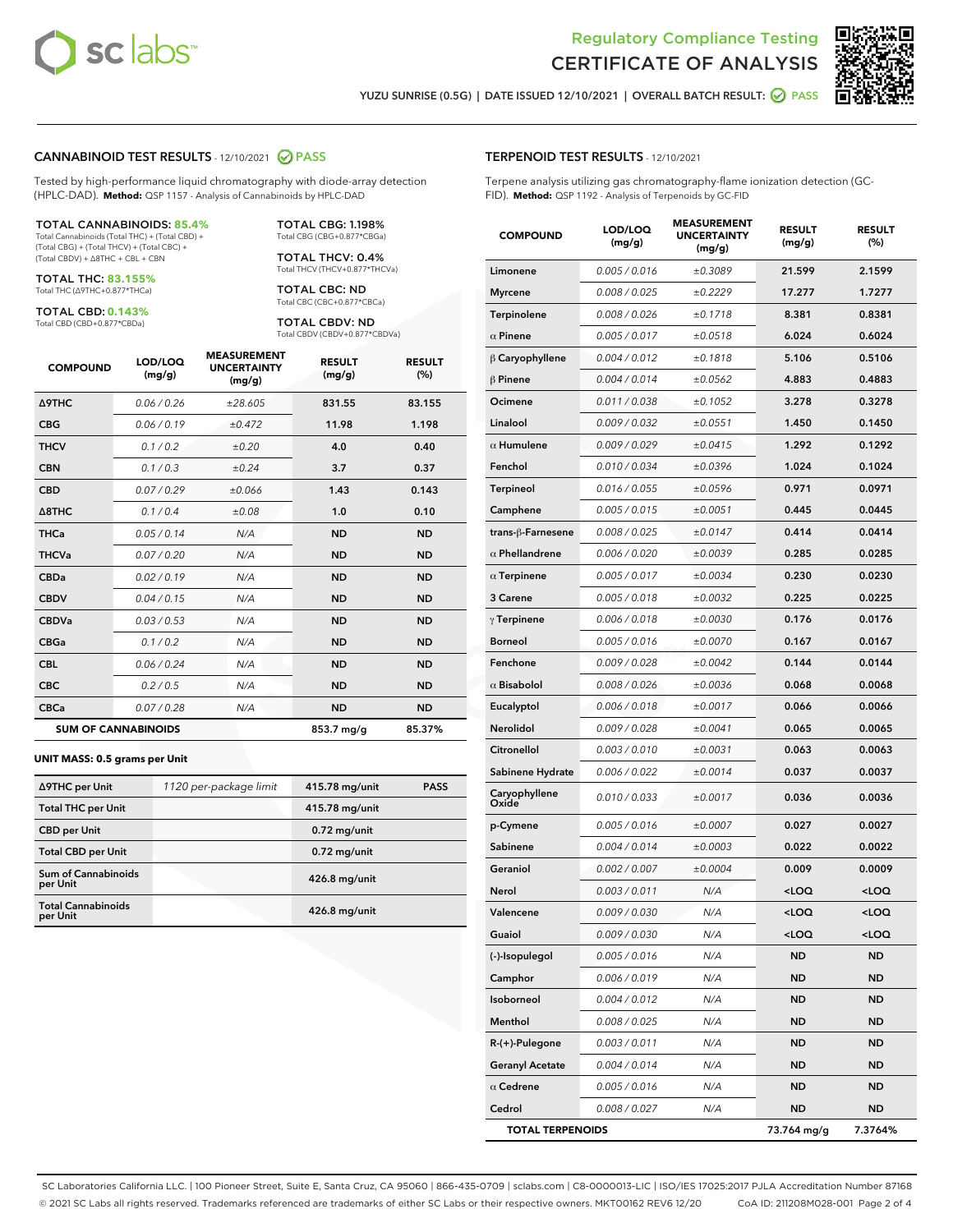



YUZU SUNRISE (0.5G) | DATE ISSUED 12/10/2021 | OVERALL BATCH RESULT: ● PASS

# CATEGORY 1 PESTICIDE TEST RESULTS - 12/10/2021 2 PASS

Pesticide and plant growth regulator analysis utilizing high-performance liquid chromatography-mass spectrometry (HPLC-MS) or gas chromatography-mass spectrometry (GC-MS). \*GC-MS utilized where indicated. **Method:** QSP 1212 - Analysis of Pesticides and Mycotoxins by LC-MS or QSP 1213 - Analysis of Pesticides by GC-MS

| <b>COMPOUND</b>             | LOD/LOQ<br>$(\mu g/g)$ | <b>ACTION</b><br><b>LIMIT</b><br>$(\mu g/g)$ | <b>MEASUREMENT</b><br><b>UNCERTAINTY</b><br>$(\mu g/g)$ | <b>RESULT</b><br>$(\mu g/g)$ | <b>RESULT</b> |
|-----------------------------|------------------------|----------------------------------------------|---------------------------------------------------------|------------------------------|---------------|
| Aldicarb                    | 0.03/0.08              | $\ge$ LOD                                    | N/A                                                     | <b>ND</b>                    | <b>PASS</b>   |
| Carbofuran                  | 0.02/0.05              | $>$ LOD                                      | N/A                                                     | <b>ND</b>                    | <b>PASS</b>   |
| Chlordane*                  | 0.03 / 0.08            | $\ge$ LOD                                    | N/A                                                     | <b>ND</b>                    | <b>PASS</b>   |
| Chlorfenapyr*               | 0.03/0.10              | $\ge$ LOD                                    | N/A                                                     | <b>ND</b>                    | <b>PASS</b>   |
| Chlorpyrifos                | 0.02 / 0.06            | $\ge$ LOD                                    | N/A                                                     | <b>ND</b>                    | <b>PASS</b>   |
| Coumaphos                   | 0.02 / 0.07            | $>$ LOD                                      | N/A                                                     | <b>ND</b>                    | <b>PASS</b>   |
| Daminozide                  | 0.02/0.07              | $>$ LOD                                      | N/A                                                     | <b>ND</b>                    | <b>PASS</b>   |
| <b>DDVP</b><br>(Dichlorvos) | 0.03/0.09              | $\ge$ LOD                                    | N/A                                                     | <b>ND</b>                    | <b>PASS</b>   |
| Dimethoate                  | 0.03 / 0.08            | $\ge$ LOD                                    | N/A                                                     | <b>ND</b>                    | <b>PASS</b>   |
| Ethoprop(hos)               | 0.03/0.10              | $>$ LOD                                      | N/A                                                     | <b>ND</b>                    | <b>PASS</b>   |
| Etofenprox                  | 0.02 / 0.06            | $\ge$ LOD                                    | N/A                                                     | <b>ND</b>                    | <b>PASS</b>   |
| Fenoxycarb                  | 0.03 / 0.08            | $\ge$ LOD                                    | N/A                                                     | <b>ND</b>                    | <b>PASS</b>   |
| Fipronil                    | 0.03/0.08              | $\ge$ LOD                                    | N/A                                                     | <b>ND</b>                    | <b>PASS</b>   |
| Imazalil                    | 0.02 / 0.06            | $\ge$ LOD                                    | N/A                                                     | <b>ND</b>                    | <b>PASS</b>   |
| <b>Methiocarb</b>           | 0.02 / 0.07            | $\ge$ LOD                                    | N/A                                                     | <b>ND</b>                    | <b>PASS</b>   |
| Methyl<br>parathion         | 0.03/0.10              | $\ge$ LOD                                    | N/A                                                     | <b>ND</b>                    | <b>PASS</b>   |
| <b>Mevinphos</b>            | 0.03/0.09              | $>$ LOD                                      | N/A                                                     | <b>ND</b>                    | <b>PASS</b>   |
| Paclobutrazol               | 0.02 / 0.05            | $\ge$ LOD                                    | N/A                                                     | <b>ND</b>                    | <b>PASS</b>   |
| Propoxur                    | 0.03/0.09              | $\ge$ LOD                                    | N/A                                                     | <b>ND</b>                    | <b>PASS</b>   |
| Spiroxamine                 | 0.03 / 0.08            | $\ge$ LOD                                    | N/A                                                     | <b>ND</b>                    | <b>PASS</b>   |
| Thiacloprid                 | 0.03/0.10              | $\ge$ LOD                                    | N/A                                                     | <b>ND</b>                    | <b>PASS</b>   |

### CATEGORY 2 PESTICIDE TEST RESULTS - 12/10/2021 @ PASS

| <b>COMPOUND</b>          | LOD/LOQ<br>$(\mu g/g)$ | <b>ACTION</b><br><b>LIMIT</b><br>$(\mu g/g)$ | <b>MEASUREMENT</b><br><b>UNCERTAINTY</b><br>$(\mu g/g)$ | <b>RESULT</b><br>$(\mu g/g)$ | <b>RESULT</b> |
|--------------------------|------------------------|----------------------------------------------|---------------------------------------------------------|------------------------------|---------------|
| Abamectin                | 0.03/0.10              | 0.1                                          | N/A                                                     | <b>ND</b>                    | <b>PASS</b>   |
| Acephate                 | 0.02/0.07              | 0.1                                          | N/A                                                     | <b>ND</b>                    | <b>PASS</b>   |
| Acequinocyl              | 0.02/0.07              | 0.1                                          | N/A                                                     | <b>ND</b>                    | <b>PASS</b>   |
| Acetamiprid              | 0.02/0.05              | 0.1                                          | N/A                                                     | <b>ND</b>                    | <b>PASS</b>   |
| Azoxystrobin             | 0.02/0.07              | 0.1                                          | N/A                                                     | <b>ND</b>                    | <b>PASS</b>   |
| <b>Bifenazate</b>        | 0.01/0.04              | 0.1                                          | N/A                                                     | <b>ND</b>                    | <b>PASS</b>   |
| <b>Bifenthrin</b>        | 0.02 / 0.05            | 3                                            | N/A                                                     | <b>ND</b>                    | <b>PASS</b>   |
| <b>Boscalid</b>          | 0.03/0.09              | 0.1                                          | N/A                                                     | <b>ND</b>                    | <b>PASS</b>   |
| Captan                   | 0.19/0.57              | 0.7                                          | N/A                                                     | <b>ND</b>                    | <b>PASS</b>   |
| Carbaryl                 | 0.02/0.06              | 0.5                                          | N/A                                                     | <b>ND</b>                    | <b>PASS</b>   |
| Chlorantranilip-<br>role | 0.04/0.12              | 10                                           | N/A                                                     | <b>ND</b>                    | <b>PASS</b>   |
| Clofentezine             | 0.03/0.09              | 0.1                                          | N/A                                                     | <b>ND</b>                    | <b>PASS</b>   |

| <b>CATEGORY 2 PESTICIDE TEST RESULTS</b> - 12/10/2021 continued |  |
|-----------------------------------------------------------------|--|
|                                                                 |  |

| <b>COMPOUND</b>               | LOD/LOQ<br>(µg/g) | <b>ACTION</b><br>LIMIT<br>(µg/g) | <b>MEASUREMENT</b><br><b>UNCERTAINTY</b><br>$(\mu g/g)$ | <b>RESULT</b><br>(µg/g) | <b>RESULT</b> |
|-------------------------------|-------------------|----------------------------------|---------------------------------------------------------|-------------------------|---------------|
| Cyfluthrin                    | 0.12 / 0.38       | $\overline{c}$                   | N/A                                                     | ND                      | <b>PASS</b>   |
| Cypermethrin                  | 0.11/0.32         | 1                                | N/A                                                     | ND                      | <b>PASS</b>   |
| <b>Diazinon</b>               | 0.02 / 0.05       | 0.1                              | N/A                                                     | ND                      | <b>PASS</b>   |
| Dimethomorph                  | 0.03 / 0.09       | 2                                | N/A                                                     | <b>ND</b>               | <b>PASS</b>   |
| Etoxazole                     | 0.02 / 0.06       | 0.1                              | N/A                                                     | ND                      | <b>PASS</b>   |
| Fenhexamid                    | 0.03 / 0.09       | 0.1                              | N/A                                                     | <b>ND</b>               | <b>PASS</b>   |
| Fenpyroximate                 | 0.02 / 0.06       | 0.1                              | N/A                                                     | ND                      | <b>PASS</b>   |
| Flonicamid                    | 0.03 / 0.10       | 0.1                              | N/A                                                     | ND                      | <b>PASS</b>   |
| Fludioxonil                   | 0.03 / 0.10       | 0.1                              | N/A                                                     | ND                      | <b>PASS</b>   |
| Hexythiazox                   | 0.02 / 0.07       | 0.1                              | N/A                                                     | ND                      | <b>PASS</b>   |
| Imidacloprid                  | 0.04 / 0.11       | 5                                | N/A                                                     | ND                      | <b>PASS</b>   |
| Kresoxim-methyl               | 0.02 / 0.07       | 0.1                              | N/A                                                     | ND                      | <b>PASS</b>   |
| Malathion                     | 0.03 / 0.09       | 0.5                              | N/A                                                     | <b>ND</b>               | <b>PASS</b>   |
| Metalaxyl                     | 0.02 / 0.07       | $\overline{c}$                   | N/A                                                     | ND                      | <b>PASS</b>   |
| Methomyl                      | 0.03 / 0.10       | 1                                | N/A                                                     | <b>ND</b>               | <b>PASS</b>   |
| Myclobutanil                  | 0.03 / 0.09       | 0.1                              | N/A                                                     | <b>ND</b>               | <b>PASS</b>   |
| Naled                         | 0.02 / 0.07       | 0.1                              | N/A                                                     | <b>ND</b>               | <b>PASS</b>   |
| Oxamyl                        | 0.04 / 0.11       | 0.5                              | N/A                                                     | <b>ND</b>               | <b>PASS</b>   |
| Pentachloronitro-<br>benzene* | 0.03/0.09         | 0.1                              | N/A                                                     | ND                      | <b>PASS</b>   |
| Permethrin                    | 0.04 / 0.12       | 0.5                              | N/A                                                     | <b>ND</b>               | <b>PASS</b>   |
| Phosmet                       | 0.03 / 0.10       | 0.1                              | N/A                                                     | ND                      | <b>PASS</b>   |
| Piperonylbu-<br>toxide        | 0.02 / 0.07       | 3                                | N/A                                                     | <b>ND</b>               | <b>PASS</b>   |
| Prallethrin                   | 0.03 / 0.08       | 0.1                              | N/A                                                     | ND                      | <b>PASS</b>   |
| Propiconazole                 | 0.02 / 0.07       | 0.1                              | N/A                                                     | <b>ND</b>               | <b>PASS</b>   |
| Pyrethrins                    | 0.04 / 0.12       | 0.5                              | N/A                                                     | ND                      | <b>PASS</b>   |
| Pyridaben                     | 0.02 / 0.07       | 0.1                              | N/A                                                     | ND                      | <b>PASS</b>   |
| Spinetoram                    | 0.02 / 0.07       | 0.1                              | N/A                                                     | <b>ND</b>               | <b>PASS</b>   |
| Spinosad                      | 0.02 / 0.07       | 0.1                              | N/A                                                     | <b>ND</b>               | <b>PASS</b>   |
| Spiromesifen                  | 0.02 / 0.05       | 0.1                              | N/A                                                     | ND                      | <b>PASS</b>   |
| Spirotetramat                 | 0.02 / 0.06       | 0.1                              | N/A                                                     | ND                      | <b>PASS</b>   |
| Tebuconazole                  | 0.02 / 0.07       | 0.1                              | N/A                                                     | ND                      | <b>PASS</b>   |
| Thiamethoxam                  | 0.03 / 0.10       | 5                                | N/A                                                     | ND                      | <b>PASS</b>   |
| Trifloxystrobin               | 0.03 / 0.08       | 0.1                              | N/A                                                     | ND                      | <b>PASS</b>   |

SC Laboratories California LLC. | 100 Pioneer Street, Suite E, Santa Cruz, CA 95060 | 866-435-0709 | sclabs.com | C8-0000013-LIC | ISO/IES 17025:2017 PJLA Accreditation Number 87168 © 2021 SC Labs all rights reserved. Trademarks referenced are trademarks of either SC Labs or their respective owners. MKT00162 REV6 12/20 CoA ID: 211208M028-001 Page 3 of 4